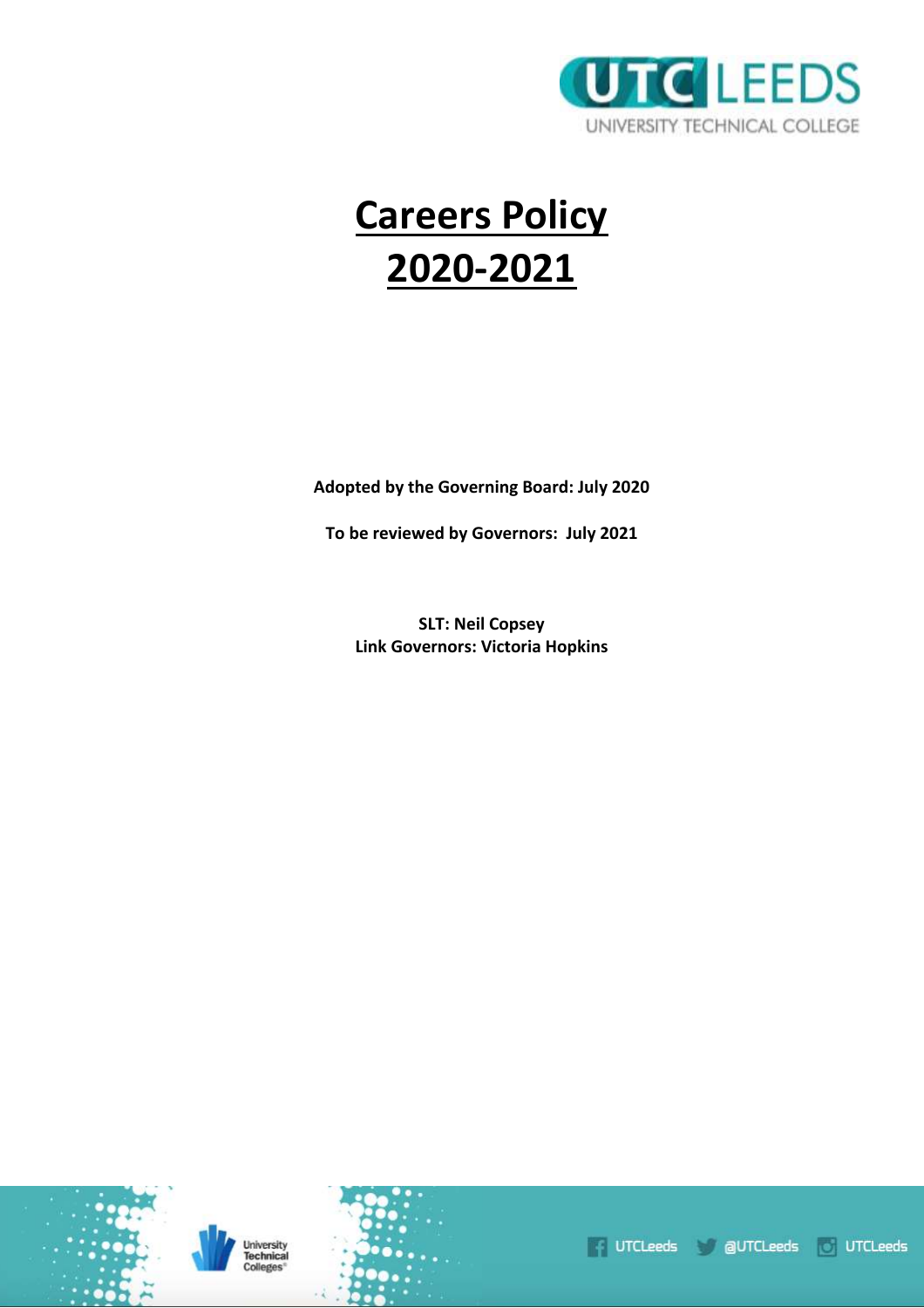

## **Careers Education, Information, Advice and Guidance Strategy UTC Leeds**

## **Ethos**

- To help prepare students for life after they leave UTC Leeds
- To give students knowledge and confidence to support students with Post-16 choices
- To support parents to help students to make informed decisions about their futures

## **Aims of CEIAG**

- To develop strong relationships with employers and external stakeholders to ensure that we meet the needs of the local labour market in strong partnership with sponsor organisation
- To support students in their applications for University, degree apprenticeship, degree apprenticeship and employment opportunities.
- To give students impartial information, advice and guidance on a range of career paths and future employment options
- To prepare the students for a wide range of future careers and work experience placements
- To inform and prepare students for the world of work and their place within that, including employability and "soft-skills."
- To give all students a wide range of external opportunities to help them make informed choices, including physically or virtually or virtually attending careers fairs and site visits to partner organisations.
- To involve students in reviewing and discussing what CEIAG they would like to see in the school (through a variety of channels including student voice and regular feedback.
- To ensure that all students have a face-to-face careers advice and guidance from both Profile Team Leaders, the Careers Leader and an impartial CEIAG interview in both year 11 and year 13.
- To motivate students and raise aspirations through widening pupil's horizons.
- To offer all Year 10 and 12 students Work Experience within the curriculum to gain a better understanding of experiences in the work place, both locally and nationally.
- To promote independent work experience placements for students in year 11 and year 13 outside of curriculum time, in half term holidays.
- To ensure that students are aware of the local labour market and the opportunities that are available both locally, within the region and nationally.
- To continue with our delivery of a zero NEET figure for students leaving the UTC.
- To continue our strong reputation of producing students ready for apprenticeship opportunities.
- To embed careers and employability work into our curriculum alongside subject content and project work ensuring relevance of industry links.
- To ensure that students use systems such as Grofar and UCAS effectivelyGrofar and UCAS effectively. This is to search for opportunities and for exploring possibilities and also to support with producing a portfolio to support with future applications for apprenticeships, employment or education.
- To work closely with the Careers & Enterprise Company and ensure that we are working towards successfully gaining all 8 Gatsby Benchmarks.

## **Quality Assurance**

As a school how do you know we are meeting our aims?

- Work with employer partners to ensure that we are meeting their needs in terms of educating the future workforce around careers guidance and available roles.
- To regularly review and update provision through discussions within Profile Team lessons with students and staff.
- Student results and analysis from CEIAG meetings and external interviews with year 11-13 students.
- Gain parent feedback from parents evenings and Google Forms regarding student destinations.
- Self-evaluation has been completed in terms of GATSBY benchmarks using the COMPASS Grofar toolkit. This has highlighted areas for development and allowed us to target these areas. All other benchmarks are partially met. Our aim is to achieve 100% in all benchmarks by July 202149.



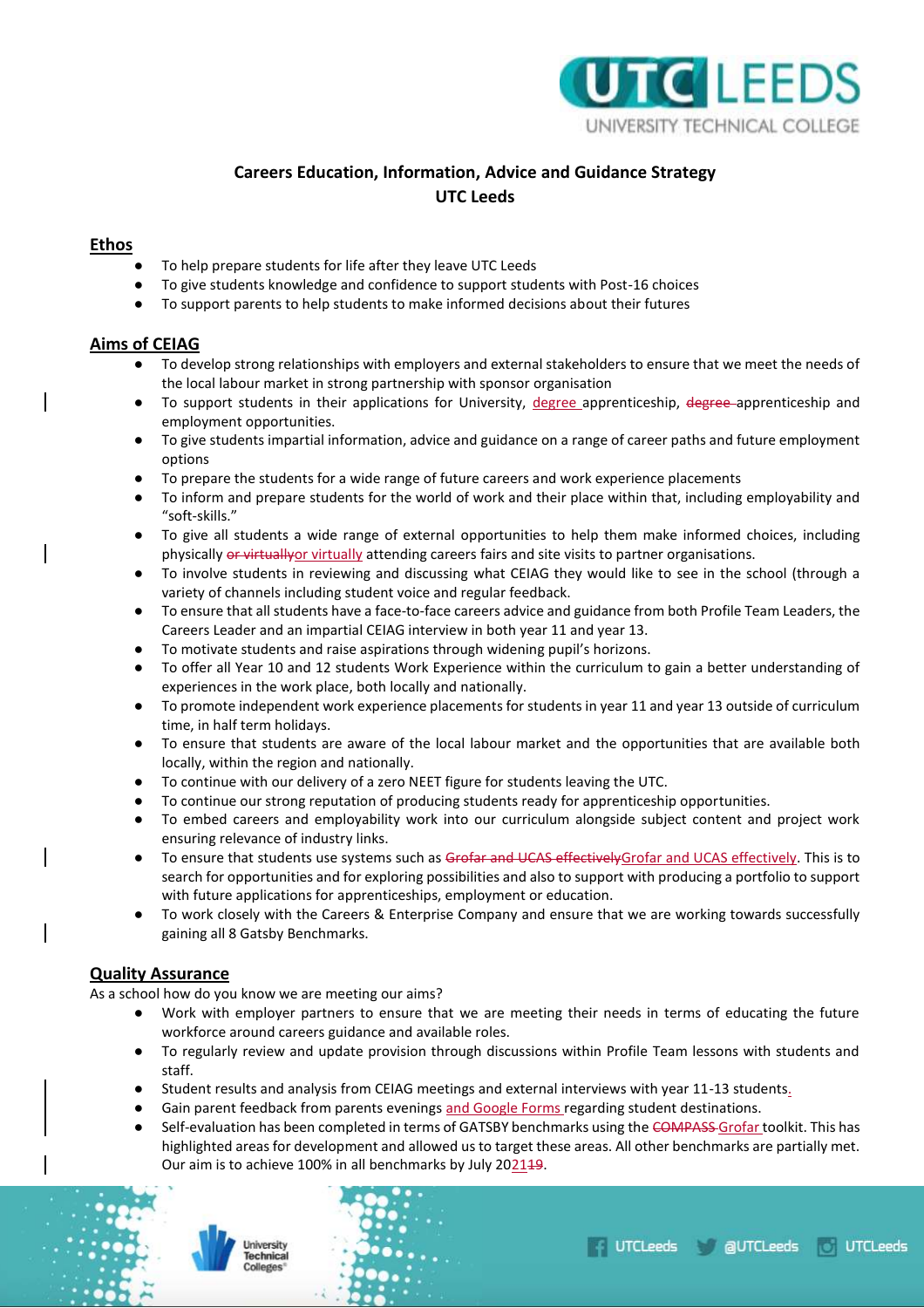

UNIVERSITY TECHNICAL COLLEGE

- Continue working relationship with CEC Enterprise Coordinators Harriet Fearn and Michelle Hunter to remain abreast of upcoming opportunities. Work with external agencies such as Leeds City Council Employment hub, and Tracey Greig to remain abreast of upcoming opportunities.
- Careers Advice and Guidance seen within the college as a priority, emphasised through Senior Leadership responsibility and member of staff responsibility.
- Governor support for employer engagement is shown through increase this academic year in industry representatives on the governing body (including Chair of Governors – Mark Goldstone).

## **Key Actions**

- Develop CEIAG lessons for all students year 10-13 within Profile Team sessions regarding exploring opportunities, specifically in engineering but also with other areas with skills shortages.
- Invite a range of speakers into school to provide career talks, workshops and alternative activities in order to ensure that students are receiving a broad range of independent CEIAG.
- Continue to engage with external organisations including the Apprenticeship Support & Knowledge Service (ASK), JCP Support for Schools, Institute of Civil Engineers, National Careers Service, Shape Your Future, LMI.
- Further develop relationships for enrichment opportunities including voluntary work and fundraising with voluntary/third sector including organisations such as Micro-Tyco and ST Georges CryptShelter.
- Provide CPD for teaching staff to develop provision of careers across the curriculum. Complete a subject audit for careers provision in subject areas.
- Increase the number and range of experience for students to widen their career choices. This includes but is not exhaustive of the following –
	- o STEM activities
	- o Physical or virtual Vvisits to University
	- o Workshops on improving employability such as how to write an effective cv or personal statement
	- o Aspiration activities for groups of students
	- o Enterprise competitions and challenges
	- o Employer lunch and learns
	- o Careers fairs & Networking events both at the UTC and externally
	- o Apprenticeship Support & Knowledge Service
	- o Job Centre Plus Support for Schools guidance on LMI and employability skills
	- o Ensure that aspirational and innovative opportunities are available to our students.

## **Monitoring and tracking of young people**

In order to support our students fully we track

- Intended destinations
- Supports the September Guarantee and Activity Survey
- Offering individualised support to those students who are at risk of becoming NEET through a number of avenues, including a newly developed relationship with the JCP Support for Schools programme for job coaching and mentoring for potential NEET students.

#### **Careers Leader/Business Engagement Leader – Miss Carly BodenMr Neil Copsey**

## **Organisations supporting UTC Leeds (Activities/experiences/knowledge/projects)**

See website